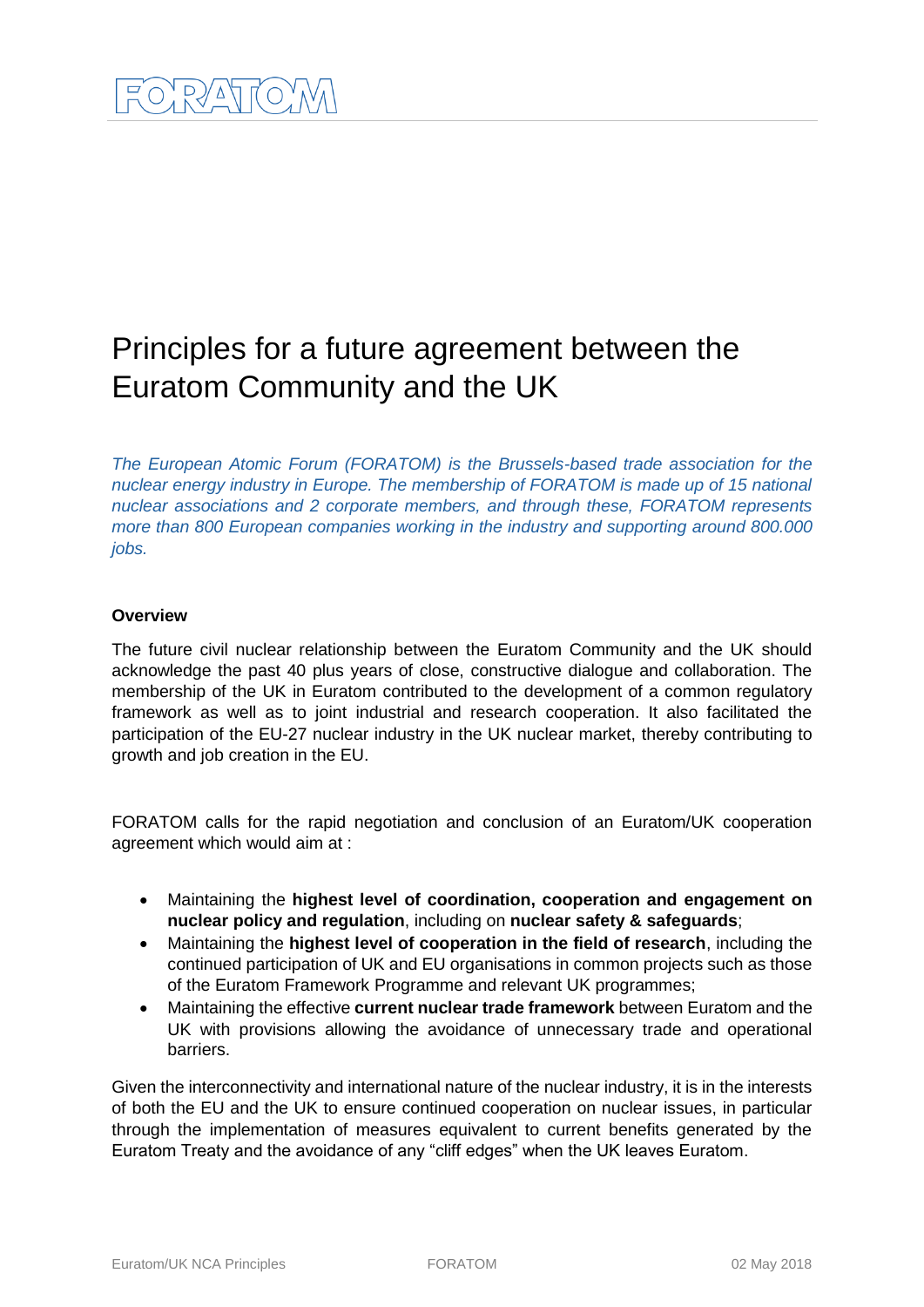FORATOM is aware that the UK Government is currently planning and working on:

- agreeing a new safeguards agreement with IAEA and implementing a UK nuclear accounting and control system in accordance with this agreement, and in accordance with its other international obligations. IAEA approved Safeguards is, of course, a fundamental requirement underpinning any civil nuclear agreement/Nuclear Cooperation Agreement (NCA);
- resolving the outstanding Phase 1 EU/UK negotiations, seeking to resolve important issues surrounding the ownership of nuclear fuel (fissile material) held within the EU and the UK and the arrangements applicable to fuel supply contracts between EU-27 and UK companies/organisations, and
- putting in place NCAs with the four key non-EU countries/markets (US, Canada, Japan and Australia) that have a legal or policy requirement for a NCA for trade in nuclear materials equipment, technology and services. For the post-Euratom exit position, these new bilateral UK NCAs would replace the four Euratom negotiated NCAs (out of nine in total) from which the UK currently benefit.

FORATOM believes that the above should provide the foundation for maintaining a strong and mutually beneficial relationship between Euratom and the UK going forward.

Likewise, FORATOM recommends that a future Euratom/UK agreement seeks to maintain – to the largest extent possible – a privileged relationship between Euratom and the UK.

#### **Key Principles for a Euratom/UK agreement**

Building upon this foundation, FORATOM would like to see the following key elements included in a future Euratom/UK agreement to support continuing EU and UK nuclear sector technical and commercial performance, safety and security :

- **Arrangements to ensure/facilitate**, to the greatest extent possible, **free and unrestricted trade in nuclear and non-nuclear materials (including fuel), goods and services and access to information.** 
	- o The minimisation of tariff and non-tariff barriers (for example, the avoidance of any additional customs and administrative requirements relating to the procurement of import and export licences) to facilitate unrestricted movement of nuclear material, equipment and services;
	- o As a minimum, all movements of nuclear material / equipment / services / technology currently covered by Euratom to be subject to the Agreement/NCA;
	- o Arrangements to facilitate the needs of construction, ongoing operation & maintenance, fuel cycle services, decommissioning & waste management activities; and also the design/delivery of future nuclear projects such as SMRs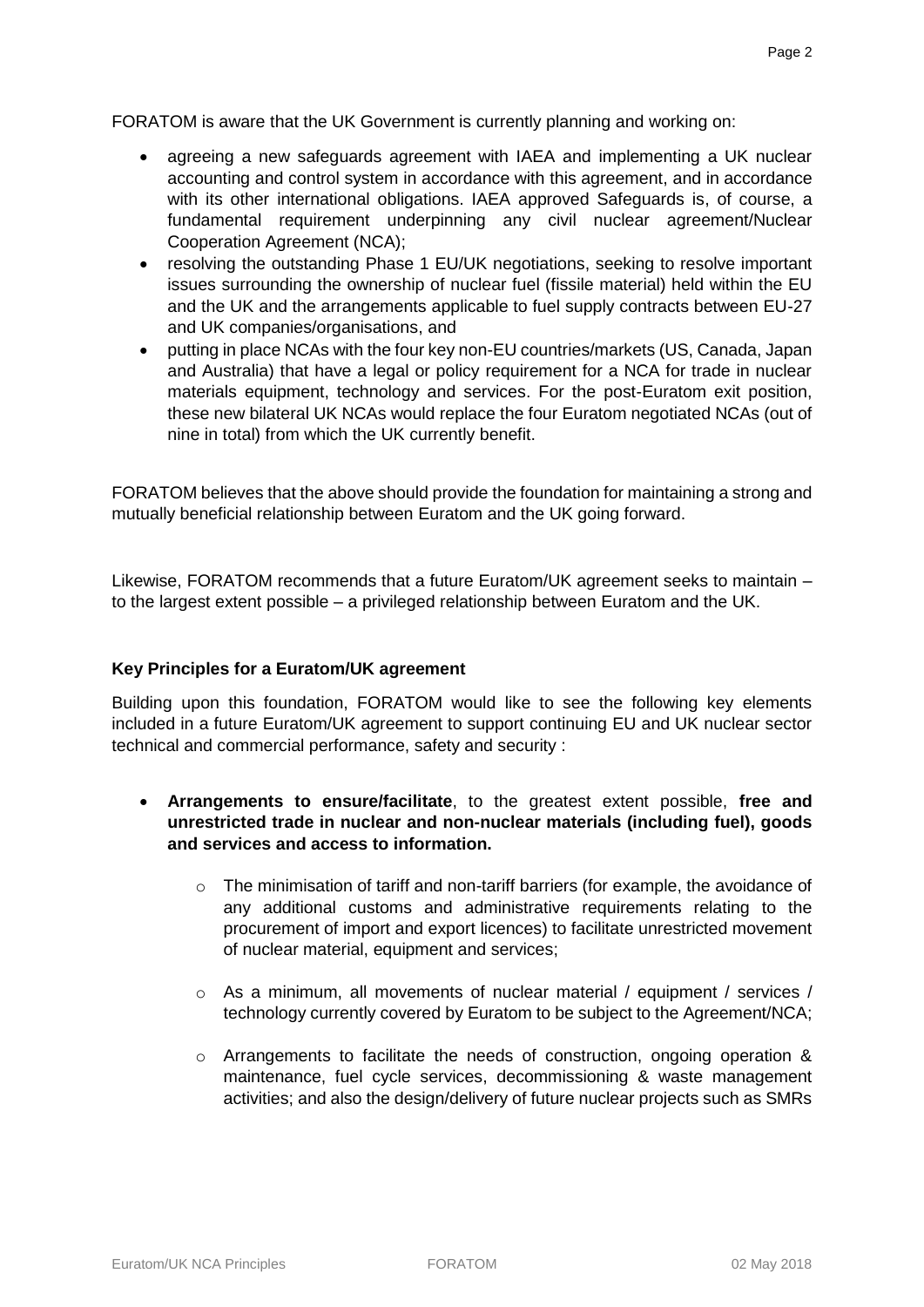• **Arrangements to ensure/facilitate**, to the greatest extent possible, **the free movement of nuclear workers across the nuclear industry in the EU/UK**. This is important for nuclear operations across the whole cycle, from new build and current operations to decommissioning and waste management.

#### • **Review and approval of EU27/UK fuel contracts**

- $\circ$  There should be continuation of the free market (as set out in Chapter IX of the Euratom Treaty) in nuclear material/fuel and associated products between the Community and the UK. The Euratom Supply Agency (ESA) and the European Commission (EC) (if applicable), should seek to agree a streamlined process for the approval of relevant contracts in a timely manner.
- o Confirmation of validity of existing frameworks/contracts:
	- General preservation principle for all existing contracts concluded by ESA, which shall continue in full force and effect in accordance with their terms.
- **The possibility of the UK entering into bilateral agreements with selected EU MSs to supplement the Euratom/UK Agreement**. For example, it might be useful for the UK and a specific EU MS to put in place arrangements that go beyond the provisions agreed between Euratom and the UK (recognising that such an agreement would have to be notified to the EC, must not "impede the implementation" and must be "compatible" with the provisions of the Euratom Treaty).

# • A **EU/UK export control licence regime that preserves the benefits of the current EU/UK arrangements, including the existing intra-EU cooperation**

- o Establishment of an EU/UK export control area that would support and facilitate movement and reduce administrative burden/time delays in moving critical parts/technology within the EU/UK;
- o Specifically, it is in the interest of both the EU and the UK to preserve the benefits of:
	- o the unique EU government to government assurance arrangement and process (that is applied for Category 0 items) whereby effectively one MS can also sign on behalf of any other to expedite an intra-EU movement and/or movement out of the EU (i.e. with the rest of the world); and
	- $\circ$  a system that maintains the current position of no requirement for export control licences for Category 1-9 items (note export licences are required for Category 1-9 movements in and out of the EU (i.e. with the rest of the world)).
- $\circ$  In addition, confirmation that existing export control licences remain valid and shall not be terminated on Brexit; and grandfathering arrangements to support a transition and reduce non-tariff barriers.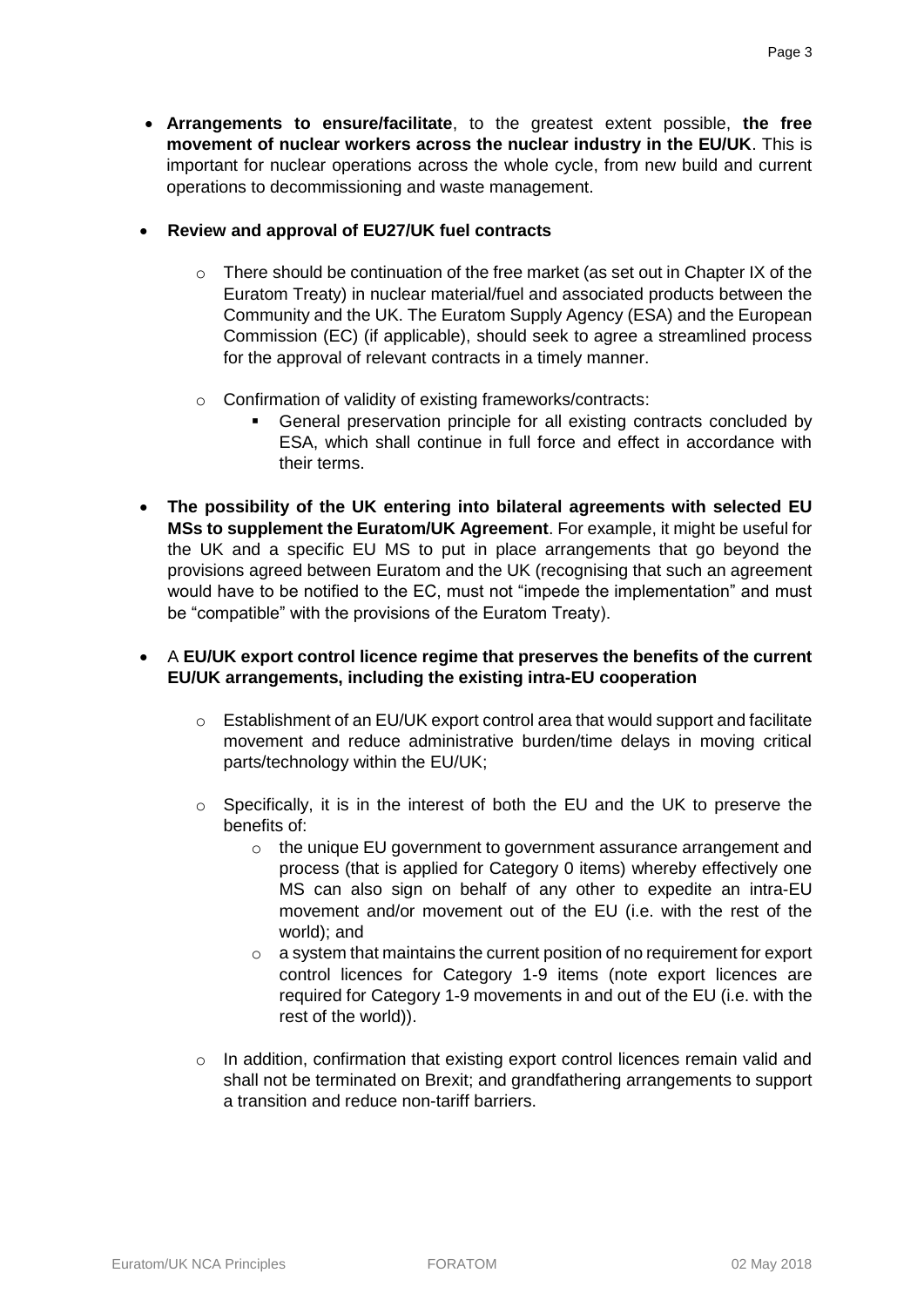- **EU/UK arrangements should be implemented to maintain UK coordination and cooperation in the development of nuclear policy & regulation**
	- o The UK currently makes a valued contribution to debates on nuclear issues within the EU. It has a strong record of positive cooperation and collaboration with the EU and the worldwide nuclear family, working with others to help shape and deliver nuclear policy and regulation that has kept the EU at the forefront of the nuclear sector. It is therefore highly desirable, and in the strategic longterm interest of the EU-27 and the UK, to continue to engage and work closely together. For example, continued UK engagement on safety and regulation issues via ENSREG, and on broader policy issues via a new Euratom/UK consultative body.

## • **EU/UK arrangements should be implemented to preserve to the greatest extent possible international collaboration in nuclear R&D**

- o Whilst post Brexit the UK will no longer be automatically entitled to participate in the EU's R&D programmes, it is important a relationship is maintained given the clear mutual benefits of on-going cooperation. Likewise, participation of EU-27 companies in the UK's relevant R&D programmes is important. The EU and the UK benefit equally from shared access to facilities, material, people/experts and technological information/data which are essential for developing cutting edge technology and innovation. The EU and the UK should therefore put in place arrangements to ensure EU and international collaboration in R&D continues (Swiss participation in Euratom R&D, with an associated funding contribution, is one example of how this might be achieved).
- **Euratom and the UK should ensure the continued access to and protection of Intellectual Property (IP) created and technology transferred pursuant to the NCA**.
- **Dispute resolution/Jurisdiction arrangements**. An agreed consultation and dispute resolution mechanism should be established with regard to the interpretation, application or implementation of the new agreement/arrangements.
- **Post Brexit:**
	- o **the UK should be required to continue to comply with IAEA safety standards and requirements.** These include the Convention on Nuclear Safety, the Joint Convention on the Safety of Spent Fuel Management and on the Safety of Radioactive Waste Management, the Convention on Assistance in the case of a Nuclear Accident or Radiological Emergency and the Convention on Early Notification of a Nuclear Accident.
	- o **the UK should also be required to maintain standards of physical protection for exchange/transport of material/goods/equipment.** These standards should align to IAEA requirements and the Convention on the Physical Protection of Nuclear Material, and ensure continuity during any transition period.